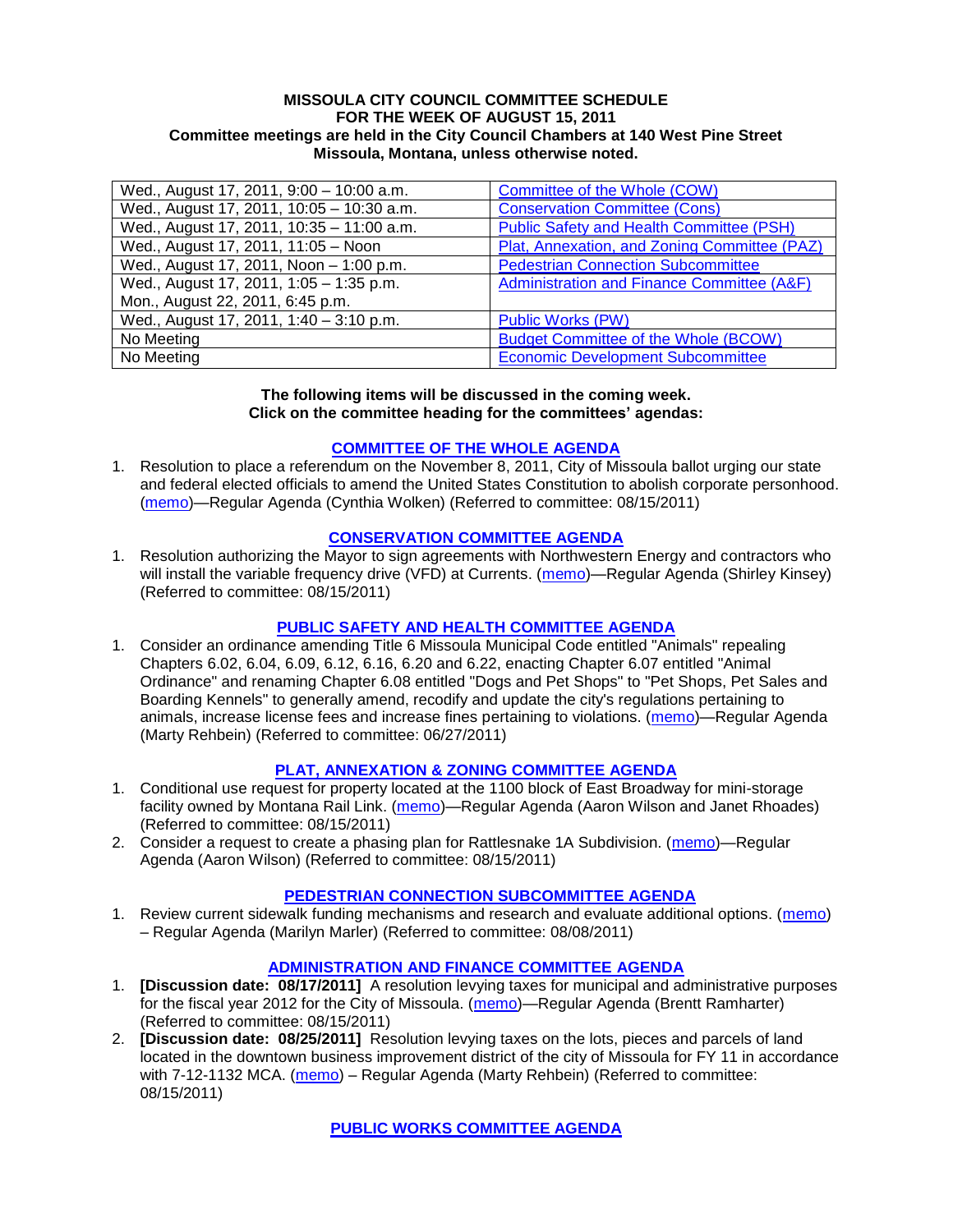- 1. Approve the purchase of two (2) 2012 Freightliner M2112 dump trucks, from I-State Truck Center, Missoula for a total of \$229,296.00 for both trucks. These trucks are being purchased for the City of Missoula Street Division. [\(memo\)](http://www.ci.missoula.mt.us/DocumentView.aspx?DID=7065)—Regular Agenda (Jack Stucky) (Referred to committee: 08/15/2011)
- 2. Approve the purchase of two (2) 2012 Dodge Charger patrol cars from Ronan Dodge, Ronan for \$27,930.00 each; a total of \$55,860.00 for both cars. This purchase is a cooperative purchasing agreement with the State of Montana. [\(memo\)](http://www.ci.missoula.mt.us/DocumentView.aspx?DID=7068)—Regular Agenda (Jack Stucky) (Referred to committee: 08/15/2011)
- 3. Approve the purchase of one (1) asphalt recycling machine (PT 3000) provided by Pavement Technologies, Inc., of Albany, New York for a total of \$188,829. [\(memo\)](http://www.ci.missoula.mt.us/DocumentView.aspx?DID=7071)—Regular Agenda (Brian Hensel) (Referred to committee: 08/15/2011)
- 4. Resolution to order curb and sidewalk improvement project 10-035, S. 6<sup>th</sup> St. / Schilling between Kemp & S.  $7<sup>th</sup>$  St. [\(memo\)](http://www.ci.missoula.mt.us/DocumentView.aspx?DID=7069)—Regular Agenda (Doug Harby) (Referred to committee: 08/15/2011)
- 5. Discussion on scope of work on corner lots in conjunction with lineal curb and sidewalk projects. [\(memo\)](http://www.ci.missoula.mt.us/DocumentView.aspx?DID=7016) – Regular Agenda (Doug Harby) (Referred to committee: 08/08/2011)
- 6. Resolution stating the City of Missoula's policy regarding the proposed sale of Mountain Water's parent company to the Carlyle Group. [\(memo\)](http://www.ci.missoula.mt.us/DocumentView.aspx?DID=7078)—Regular Agenda (Jason Wiener) (Referred to committee: 08/15/2011)
- 7. Presentation from Public Works staff regarding proposed process for finding contractors and awarding bids for reconstruction of Russell Street. [\(memo\)](http://www.ci.missoula.mt.us/DocumentView.aspx?DID=5042)—Regular Agenda (Bob Jaffe) (Referred to committee: 11/15/2010)

#### \*\*\*\*\*\*\*\*\*\*\*\*\*\*\*\*\*\*\*\*\*\*\*\*\*\*\*\*\*\*\*\*\*\*

#### **The following items have been referred to City Council committees, but the committees will not discuss them in the coming week:**

# **PUBLIC SAFETY AND HEALTH COMMITTEE**

- 1. Police Department Update Ongoing in Committee. (Mark Muir)
- 2. Fire Department Update Ongoing in Committee (Mike Painter)
- 3. Health Department Update Ongoing in Committee. (Ellen Leahy)
- 4. Eat Smart Coalition information. [\(memo\)](http://www.ci.missoula.mt.us/DocumentView.aspx?DID=6776)—Regular Agenda (Jason Wiener) (Referred to committee: 07/11/2011)

# **CONSERVATION COMMITTEE**

- 1. Update from Greenhouse Gas Energy Conservation Team. [\(memo\)](http://www.ci.missoula.mt.us/DocumentView.aspx?DID=5945)—Regular Agenda (Ben Schmidt and Marilyn Marler) (Referred to committee: 04/11/2011)
- 2. Discuss the city's strategy to complete a boundary survey of Greenough Park. [\(memo\)](http://www.ci.missoula.mt.us/DocumentView.aspx?DID=5875)—Regular Agenda (Dave Strohmaier) (Referred to committee: 04/04/2011)
- 3. Award contract for design, procurement and installation of park pavilion and concrete pad in Maloney Ranch Park Project 11- 07MRP. [\(memo\)](http://www.ci.missoula.mt.us/DocumentView.aspx?DID=6859)—Regular Agenda (Alan White) (Referred to committee: 07/18/2011)
- 4. Approve and authorize the Mayor to sign the agreement with MRP for procurement and transfer of wood waste to support the Missoula Sawmill Site Wood Waste Reclamation Project, per the DNRC Wood Waste Grant awarded the City of Missoula. [\(memo\)](http://www.ci.missoula.mt.us/DocumentView.aspx?DID=6682)—Regular Agenda (Alan White) (Referred to committee: 06/27/2011)

# **PLAT, ANNEXATION & ZONING COMMITTEE**

- 1. Annexation. (see separate list at City Clerk's Office for pending annexations) (Ongoing in Committee)
- 2. Request to rezone the property legally described as Lot 3 of Scott Street Lots Subdivision, located in Section 16, T13N, R19W, P.M.M. form D (Industrial) to I-1 (Light Industrial), based on the finding of fact and conclusions of law. (PAZ [05/21/08\)](ftp://ftp.ci.missoula.mt.us/Packets/Council/2008/2008-06-02/080521paz.pdf) (Returned from Council floor: 6/2/08)
- 3. Ongoing discussion of City planning issues with members of the Planning Board.—Regular Agenda (Bob Jaffe) (Referred to committee: 3/20/06)
- 4. Resolution repealing resolution No. 7404 and declaring the annexation of Lots 53 and 54 Dinsmore's Orchard Homes No. 5 null and void. [\(memo\)](http://www.ci.missoula.mt.us/DocumentView.aspx?DID=5349)—Regular Agenda (Jessica Miller) (Referred to committee: 01/10/2011)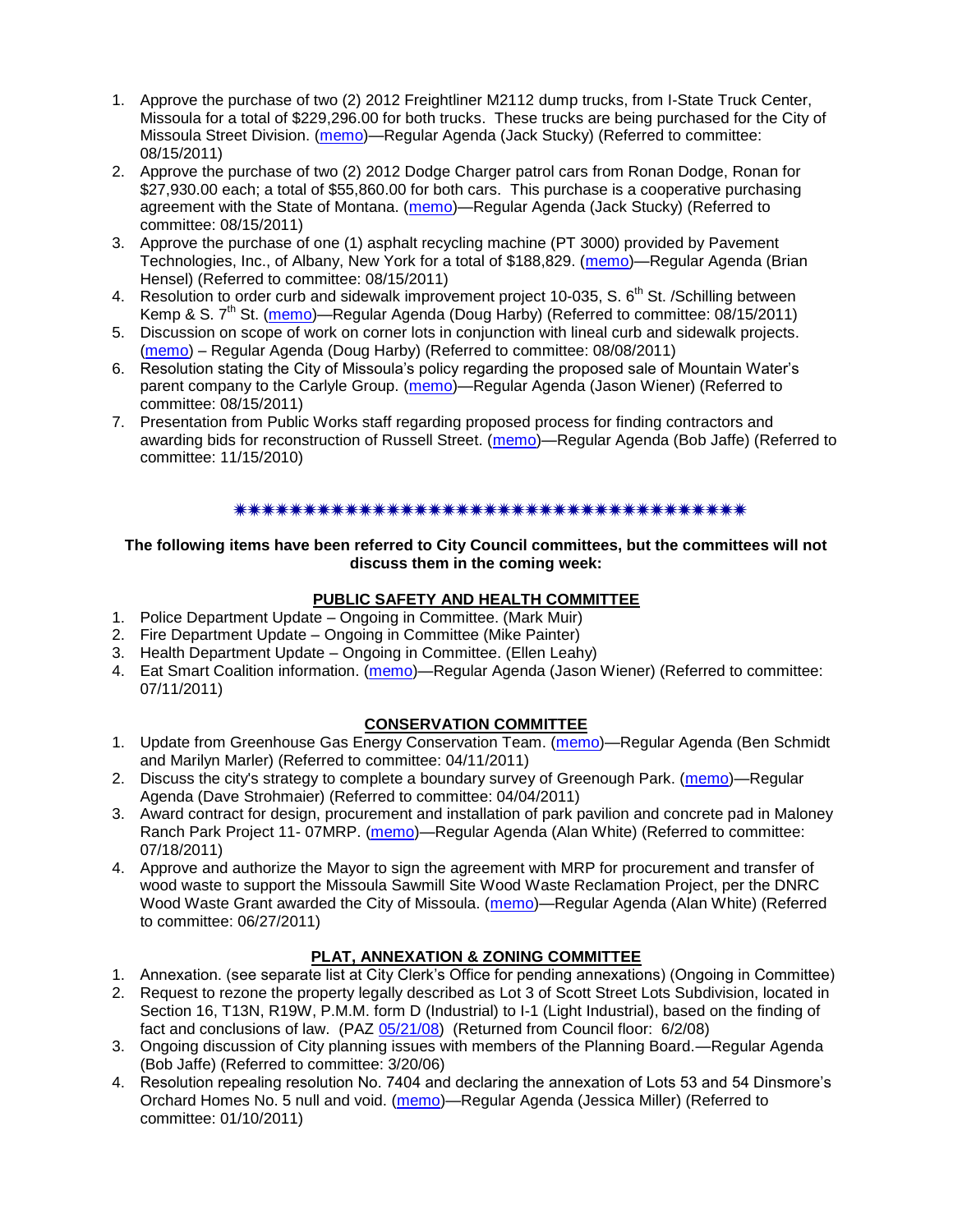- 5. Resolution to annex and incorporate within the boundaries a certain parcel of land described as Linda Vista 12<sup>th</sup> Supplement, and zone the property Miller Creek View addition planned unit development with the underlying zoning of R-215 residential in the city all located in Section 13, Township 12 North, Range 20 West, P.M.M. [\(memo\)](http://www.ci.missoula.mt.us/DocumentView.aspx?DID=5992)—Regular Agenda (Jessica Miller) (Referred to committee: 04/11/2011)
- 6. An [ordinance](http://www.ci.missoula.mt.us/DocumentView.aspx?DID=6463) to rezone property located at 1500 39<sup>th</sup> Street. The property is currently zoned RM1-35 (Residential, 43 multi-dwellings per acre) and RT2.7 (Residential, 16 dwellings per acre) and if approved the property will be zoned to B1-1 (Neighborhood Business) and RM1.5 (Residential, 29 multi-dwellings per acre). [\(Memo\)](http://www.ci.missoula.mt.us/DocumentView.aspx?DID=6469) [\(PAZ\)](http://www.ci.missoula.mt.us/Archive.aspx?ADID=4010) (Returned from Council floor: 06/06/2011)
- 7. An ordinance to rezone property at 1500 39<sup>th</sup> Street from RM1-35 (Residential, 43 multi-dwellings per acre) & RT2.7 (Residential, 16 dwellings per acre) to B1-1 (Neighborhood Business) and RM1.5 (Residential, 20 multi-dwellings per acre [\(PAZ minutes 7/20/2011](http://www.ci.missoula.mt.us/Archive.aspx?ADID=4214) (Returned from Council floor: 08/15/2011)

# **ADMINISTRATION AND FINANCE COMMITTEE**

- 1. Approve claims. (Ongoing) (Consent Agenda)
- 2. Approve journal vouchers. (Ongoing) (Consent Agenda)
- 3. Approve budget transfers. (Ongoing) (Consent Agenda)
- 4. An ordinance amending the municipal code as it relates to bike licensing. [\(A&F\)](ftp://ftp.ci.missoula.mt.us/Packets/Council/2008/2008-12-15/081210af.pdf) (Returned from council floor: 12/15/08) (Tabled 8/3/2011)
- 5. Amend Council rules to change the Council's regular meeting schedule to two meetings per month [\(memo\)](http://www.ci.missoula.mt.us/DocumentView.aspx?DID=4027).—Regular Agenda (Marty Rehbein) (Referred to committee: 06/07/10)
- 6. Discuss the disposition of surplus city land. [\(memo\)](http://www.ci.missoula.mt.us/DocumentView.aspx?DID=4862)—Regular Agenda (John Newman) (Referred to committee: 10/25/10)
- 7. Discuss outstanding third-party contracts. [\(memo\)](http://www.ci.missoula.mt.us/DocumentView.aspx?DID=4956)—Regular Agenda (Lyn Hellegaard) (Referred to committee: 11/08/10)
- 8. Review the city's current policy for charging the public for various city-produced documents [\(memo\)](http://www.ci.missoula.mt.us/DocumentView.aspx?DID=5143) Regular Agenda (Dave Strohmaier) (Referred to committee: 12/06/10)
- 9. Review Missoula's insurance experience, particularly work comp; propose improvements if warranted. [\(memo\)](http://www.ci.missoula.mt.us/DocumentView.aspx?DID=6381)—Regular Agenda (Ed Childers) (Referred to committee: 05/09/2011)

# **PUBLIC WORKS COMMITTEE**

- 1. Consider the sizes of grease interceptors for the restaurant industry [\(memo\)](ftp://ftp.ci.missoula.mt.us/Packets/Council/2008/2008-04-21/Referrals/Industrial_waste_restaurants.pdf).—Regular Agenda (Stacy Rye and Bob Jaffe) (Referred to committee: 04/21/08)
- 2. Review infrastructure conditions at the locations of serious and fatal traffic accidents: 2007-2009 [\(memo\)](http://www.ci.missoula.mt.us/DocumentView.aspx?DID=3031).—Regular Agenda (Jason Wiener) (Referred to committee: 01/25/10)
- 3. T4 America partner support [\(memo\)](http://www.ci.missoula.mt.us/DocumentView.aspx?DID=4452) Regular Agenda (Stacy Rye) (Referred to committee: 08/16/10)
- 4. Resolution to change the speed limit on Reserve Street between Brooks and 39<sup>th</sup> Street. [\(memo\)](http://www.ci.missoula.mt.us/DocumentView.aspx?DID=5418)-Regular Agenda (Wayne Gravatt) (Referred to committee: 01/24/2011)
- 5. Approve the agreement for consultant services with Eli & Associates, Inc. on Project 10-034 England Boulevard right turn lane improvements. [\(memo\)](http://www.ci.missoula.mt.us/DocumentView.aspx?DID=6419) - Regular Agenda (Kevin Slovarp) (Referred to committee 05/16/2011)
- 6. Infrastructure condition inventory and maintenance requirements. [\(memo\)](http://www.ci.missoula.mt.us/DocumentView.aspx?DID=6751)—Regular Agenda (Ed Childers) (Referred to committee: 07/11/2011)
- 7. Discuss Mountain Water parent company's acquisition by the Carlyle Group. [\(memo\)](http://www.ci.missoula.mt.us/DocumentView.aspx?DID=6777)—Regular Agenda (Jason Wiener) (Referred to committee: 07/11/2011)

# **COMMITTEE OF THE WHOLE**

- 1. Mayor's Update Ongoing in Committee. (Mayor Engen)
- 2. Updates from Council representatives on the Health Board, Community Forum, Transportation Policy Coordinating Committee, other boards and commissions as necessary. – (Ongoing in Committee)
- 3. Joint meeting of the Mayor, City Council and County Commission; a facilitated quarterly OPG review as directed in the [Interlocal Agreement](ftp://ftp.ci.missoula.mt.us/Documents/Mayor/OPG/Adopted-ILA-2005.pdf) (Agenda)—Ongoing (Mayor Engen)
- 4. Joint meeting between the Missoula City Council and the Missoula County Public Schools' Board of Trustees [\(memo\)](ftp://ftp.ci.missoula.mt.us/Packets/Council/2007/2007-09-17/Referrals/Council_School_Board_referral.pdf).—Regular Agenda (Dave Strohmaier) (Referred to committee: 09/17/07)
- 5. Examination of Office Planning and Grants [\(memo\)](ftp://ftp.ci.missoula.mt.us/Packets/Council/2008/2008-09-08/Referrals/080825HendricksonOPGreferral.pdf)—Regular Agenda (Lyn Hellegaard) (Referred to committee: 09/08/08)